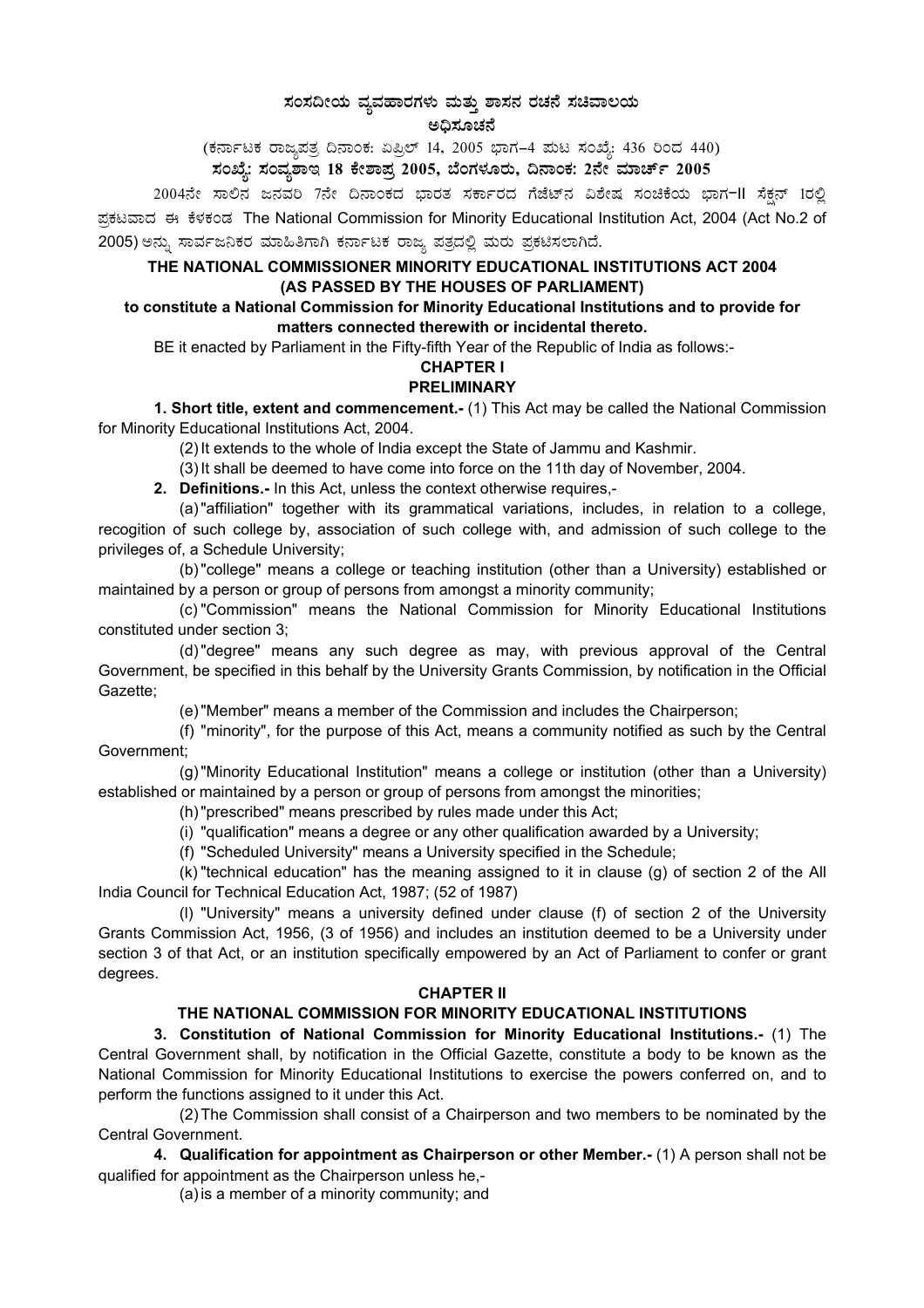(b) has been a Judge of a High Court.

(2) A person shall not be qualified for appointment as a Member unless he,-

(a) is a member of a minority community; and

(b) is a person of eminence, ability and integrity.

**5. Term of office and conditions of service of Chairperson and Members.-** (1) Every Member shall hold office for a term of five years from the date on which he assumes office.

(2) A Member may, by writing under his hand addressed to the Central Government resign from the office of Chairperson or, as the case may be, of Member at any time.

(3) The Central Government shall remove a person from the office of Member if that person-

(a) becomes an undischarged insolvent;

(b) is convicted and sentenced to imprisonment for an offence which, in the opinion of the Central Government, involves moral turpitude;

(c) becomes of unsound mind and stands so declared by a competent court;

(d) refuses to act or becomes incapable of acting;

(e) is, without obtaining leave of absence from the Commission, absent from three consecutive meeting of the Commission; or

(f) in the opinion of the Central Government, has so abused the position of Chairperson or Member as to render that person's continuance in office detrimental to the public interest:

Provided that no person shall be removed under this clause until that person has been given an opportunity of being heard in the matter.

(4) A vacancy caused under sub-section (2) or otherwise shall be filled by fresh nomination and a person so nominated shall hold office for the unexpired period of the term for which his predecessor in office would have held office if such vacancy had not arisen.

(5) The salaries and allowances payable to, and the other terms and conditions of service of, the Chairperson and Members shall be such as may be prescribed.

**6. Officers and other employees of Commission.-** (1) The Central Government shall provide the Commission with a Secretary and such other officers and employees as may be necessary for the efficient performance of the functions of the Commission under this Act.

(2) The salaries and allowances payable to, and the other terms and conditions of service of, the Secretary, officers and other employees appointed for the purpose of the Commission shall be such as may be prescribed.

**7. Salaries and allowances to be paid out of grants.-** The salaries and allowances payable to the Chairperson and Members and the administrative expenses, including salaries, allowances and pensions payable to the Secretary, officers and other employees referred to in section 6, shall be paid out of the grants referred to in sub-section (1) of section 14.

**8. Vacancies, etc., not to invalidate proceedings of Commission.-** No act or proceeding of the commission shall be questioned or shall be invalid on the ground merely of the existence of any vacancy or defect in the constitution of the Commission.

**9. Procedure to be regulated by Commission.-** (1) The Commission shall meet as and when necessary at such time and place as the Chairperson may think fit.

(2) The Commission shall regulate its own procedure.

(3) All orders and decisions of the Commission shall be authenticated by the Secretary or any other officer of the Commission duly authorised by the Secretary in this behalf.

### **CHAPTER III**

### **RIGHT OF A MINORITY EDUCATIONAL INSTITUTION**

### **10. Right of a Minority Educational Institution to seek affiliation to a Scheduled University.-**

(1) Notwithstanding anything contained in any other law for the time being in force, a Minority Educational Institution may seek recognition as an affiliated college of a Scheduled University of its choice.

(2) The Scheduled University shall consult the Government of the State in which the minority educational institution seeking affiliation under sub-section (1) is situate and views of such Government shall be taken into consideration before granting affiliation.

#### **CHAPTER IV**

## **FUNCTIONS AND POWERS OF COMMISSION**

**11. Functions of Commission.-** Notwithstanding anything contained in any other law for the time being in force, the Commission shall-

(a) advise the Central Government or any State Government on any question relating to the education of minorities that may be referred to it;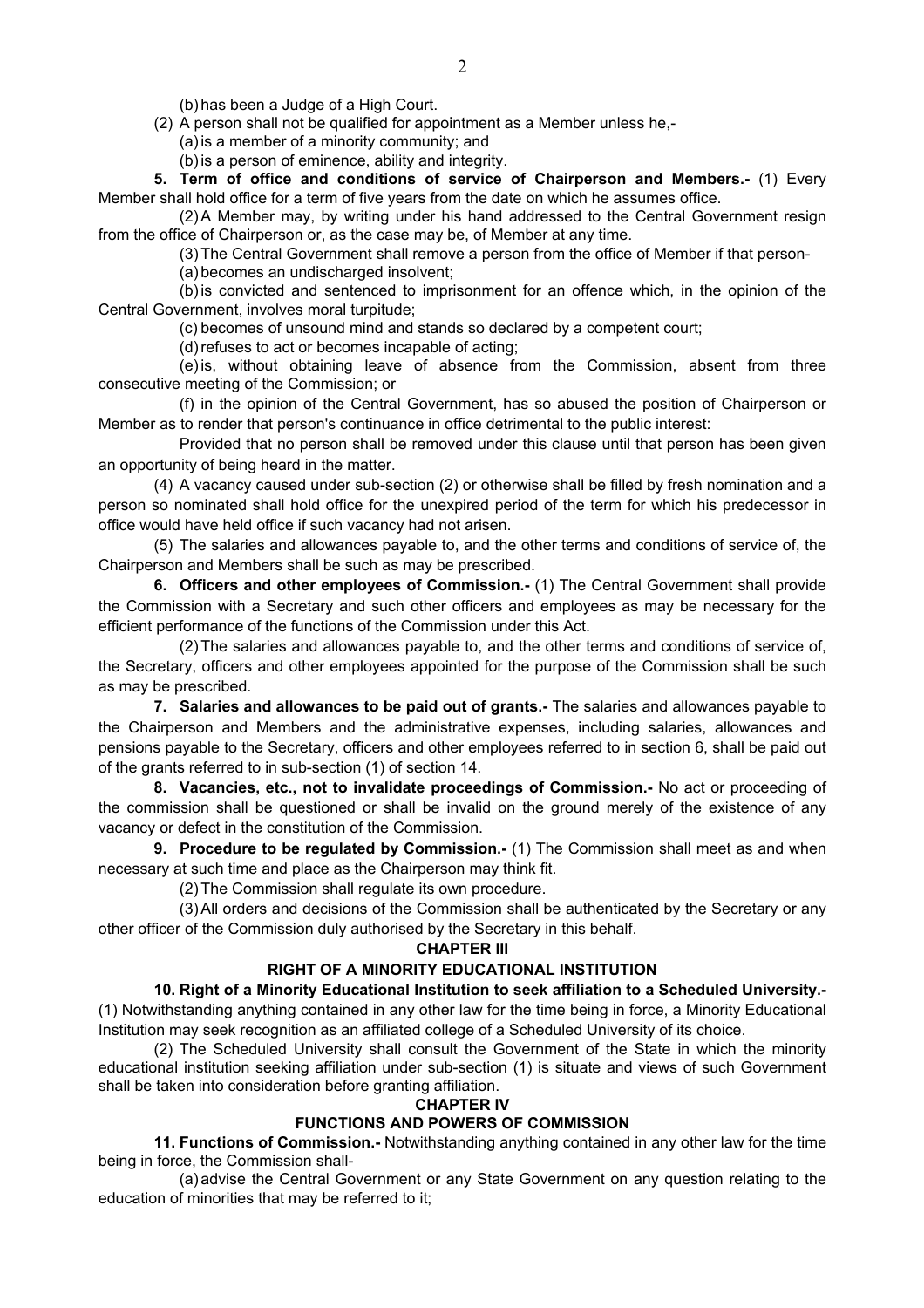(b) look into specific complaints regarding deprivation or violation of rights of minorities to establish and administer educational institutions of their choice and any dispute relating affiliation to a Scheduled University and report its findings to the Central Government for its implementation; and

(c) to do such other acts and things as may be necessary, incidental or conducive to the attainment of all or any of the objects of the Commission.

**12. Powers of Commission.-** (1) If any dispute arises between a minority educational institution and a Scheduled University relating to its affiliation to such University, the decision of the Commission thereon shall be final.

(2) The Commission shall, for the purposes of discharging its functions under this Act, have all the powers of a civil court trying a suit and in particular, in respect of the following matters, namely:-

(a) summoning and enforcing the attendance of any person from any part of India and examining him on oath;

(b) requiring the discovery and production of any document;

(c) receiving evidence on affidavits;

(d) subject to the provisions of sections 123 and 124 of the Indian Evidence Act, 1872, (1 of 1872) requisitioning any public record or document or copy of such record or document from any office;

(e) issuing commissions for the examination of witnesses or documents; and

(f) any other matter which may be prescribed.

**13. Financial and administrative powers of Chairperson.-** The Chairperson shall exercise such financial and administrative powers as may be vested in him by the rules made under this section:

Provided that the Chairperson shall have authority to delegate such of the financial and administrative powers as he may think fit to any Member or Secretary or any other officer of the Commission subject to the condition that such Member or Secretary or officer shall, while exercising such delegated powers, continue to act under the direction, control and supervision of the Chairperson.

#### **CHAPTER V**

### **FINANCE, ACCOUNTS AND AUDIT**

**14. Grants by Central Government.-** (1) The Central Government shall, after due appropriation made by Parliament by law in this behalf, pay to the Commission by way of grants such sums of money as the Central Government may think fit for being utilised for the purposes of this Act.

(2) The Commission may spend such sums of money as it thinks fit for performing the functions under this Act, and such sums shall be treated as expenditure payable out of the grants referred to in sub-section (1).

**15. Accounts and audit.-** (1) The Commission shall maintain proper accounts and other relevant records and prepare an annual statement of accounts in such form as may be prescribed by the Central Government in consultation with the Comptroller and Auditor-General of India.

(2) The accounts of the Commission shall be audited by the Comptroller and Auditor General at such intervals as may be specified by him and any expenditure incurred in connection with such audit shall be payable by the Commission to the Comptroller and Auditor-General.

(3) The Comptroller and Auditor-General and any person appointed by him connection with the audit of the accounts of the Commission under this Act shall have the same rights and privileges and the authority in connection with such audit as the Comptroller and Auditor-General generally has in connection with the audit of Government accounts and, in particular, shall have the right to demand the production of books, accounts, connected vouchers and other documents and papers and to inspect any of the offices of the Commission.

**16. Annual report.-** The Commission shall prepare, in such form and at such time, for each financial year, as may be prescribed, its annual report, giving a full account of its activities during the previous financial year and forward a copy thereof to the Central Government.

**17. Annual report and audit report to be laid before Parliament.-** The Central Government shall cause the annual report, together with a memorandum of action taken on the advice tendered by the Commission under section 11 and the reasons for the non-acceptance, if any, of any such advice, and the audit report to be laid as soon as may be after they are received before each House of Parliament.

# **CHAPTER VI**

# **MISCELLANEOUS**

**18. Power to amend Schedule.-** (1) The Central Government if deems it fit may, by notification in the Official Gazette, amend the Schedule by including therein any other University or omitting therefrom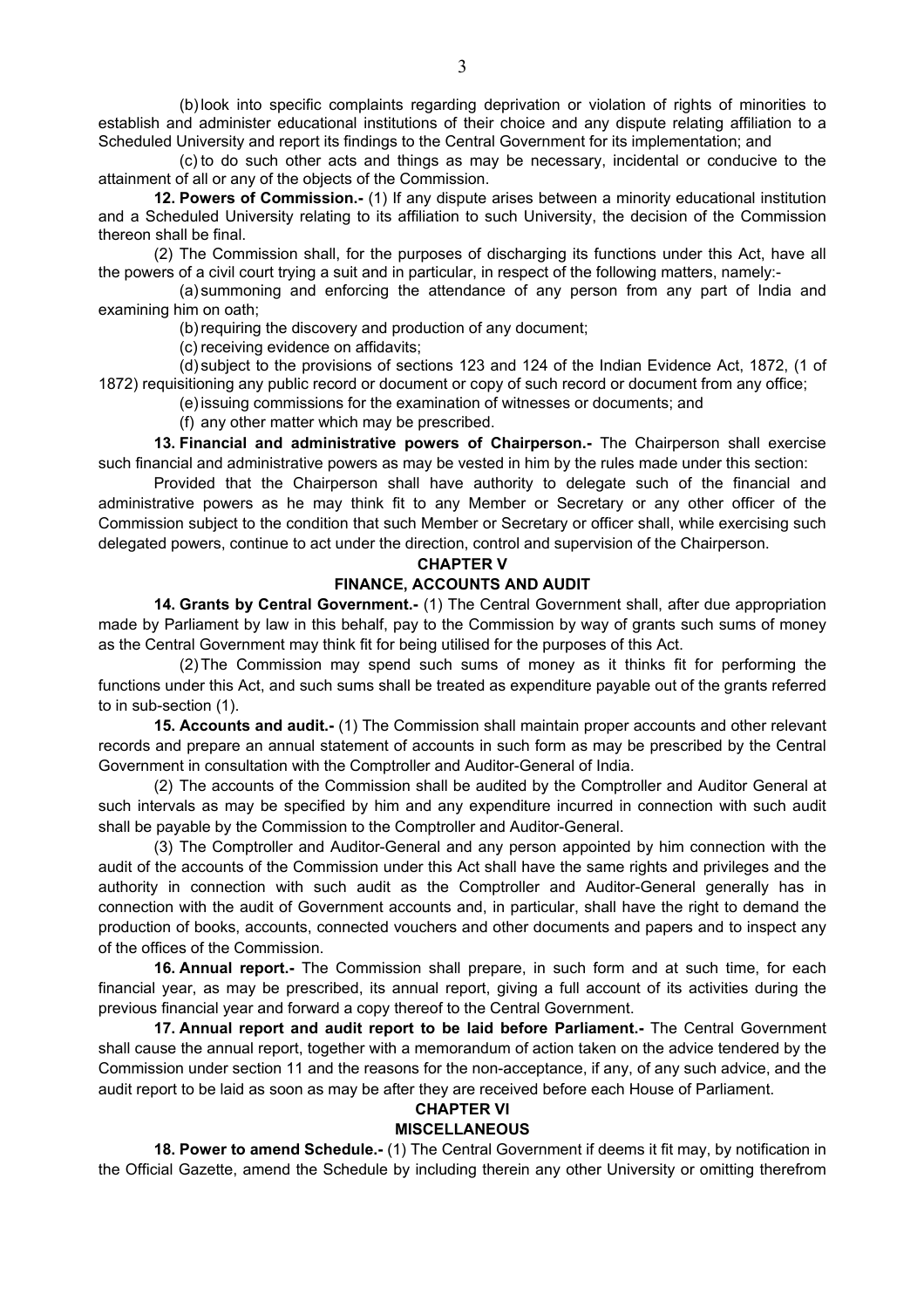any University already specified therein and on the publication of such notification, such University shall be deemed to be included in or, as the case may be, omitted from the Schedule.

(2) Every notification issued under sub-section (1), shall be laid before each House of Parliament.

**19. Chairperson, Members, Secretary, employees, etc., of Commission to be public servants.-** The Chairperson, Members, Secretary, officers and other employees of the Commission shall be deemed to be public servants within the meaning of section 21 of the Indian Penal Code. (45 of 1860)

**20. Directions by Central Government.-** (1) In the discharge of its functions under this Act, the Commission shall be guided by such direction on question of policy relating to national purposes, as may be given to it by the Central Government.

(2) If any dispute arises between the Central Government and the Commission as to whether a question is or is not question of policy relating to national purposes, the decision of the Central Government shall be final.

**21. Protection of action taken in good faith.-** No suit, prosecution or other legal proceeding shall lie against the Central Government, Commission, Chairperson, Members, Secretary or any officer or other employee of the Commission for anything which is in good faith done or intended to be done under this Act.

**22. Act to have overriding effect.-** The provisions of this Act shall have effect notwithstanding anything inconsistent therewith contained in any other law for the time bewing in force or in any instrument having effect by virtue of any law other than this Act.

**23. Returns or information.-** The Commission shall furnish to the Central Government such returns or other information with respect to its activities as the Central Government may, from time to time, require.

**24. Power to make rules.-** (1) The Central Government may, notification in the Official Gazette, make rules for carrying out the provisions of this Act.

(2) In particular, and without prejudice to the generality of the foregoing powers, such rules may provide for all or any of the following matters, namely:-

(a) the salaries and allowances payable to, and the other terms and conditions of the service of, the Chairperson and Members under sub-section (5) of section 5 and of the Secretary, officers and other employees under sub-section (2) of section 6;

(b) the financial and administrative powers to be exercised by the Chairperson under section 13;

(c) the form in which the annual statement of accounts shall be prepared under subsection (1) of section 15;

16;

(d) the form in, and the time at, which the annual report shall be prepared under section

(e) any other matter which is required to be, or may be, prescribed.

(3) Every rule made under this Act shall be laid, as soon as may be after it is made, before each House of Parliament, while it is in session, for a total period of thirty days which may be comprised in one session or in two or more successive sessions, and if, before the expiry of the session immediately following the session or the successive sessions aforesaid, both Houses agree in making any modification in the rule or both Houses agree that the rule should not be made, the rule shall thereafter have effect only in such modified form or be of no effect, as the case may be; so, however, that any such modification or annulment shall be without prejudice to the validity of anything previously done under that rule.

**25. Power to remove difficulties.-** (1) If any difficulty arises in giving effect to the provisions of this Act, the Central Government may, by order published in the Official Gazette, make such provisions not inconsistent with the provisions of this Act, as appear to it to be necessary or expedient, for removing the difficulty:

Provided that no such order shall be made after the expiry of a period of two years from the date of commencement of this Act.

(2) Every order made under this section shall, as soon as may be after it is made, be laid before each House of Parliament.

**26. Repeal and saving.-** (1) The National Commission for Minority Educational Institutions Ordinance, (Ord. 6 of 2004) 2004 is hereby repealed.